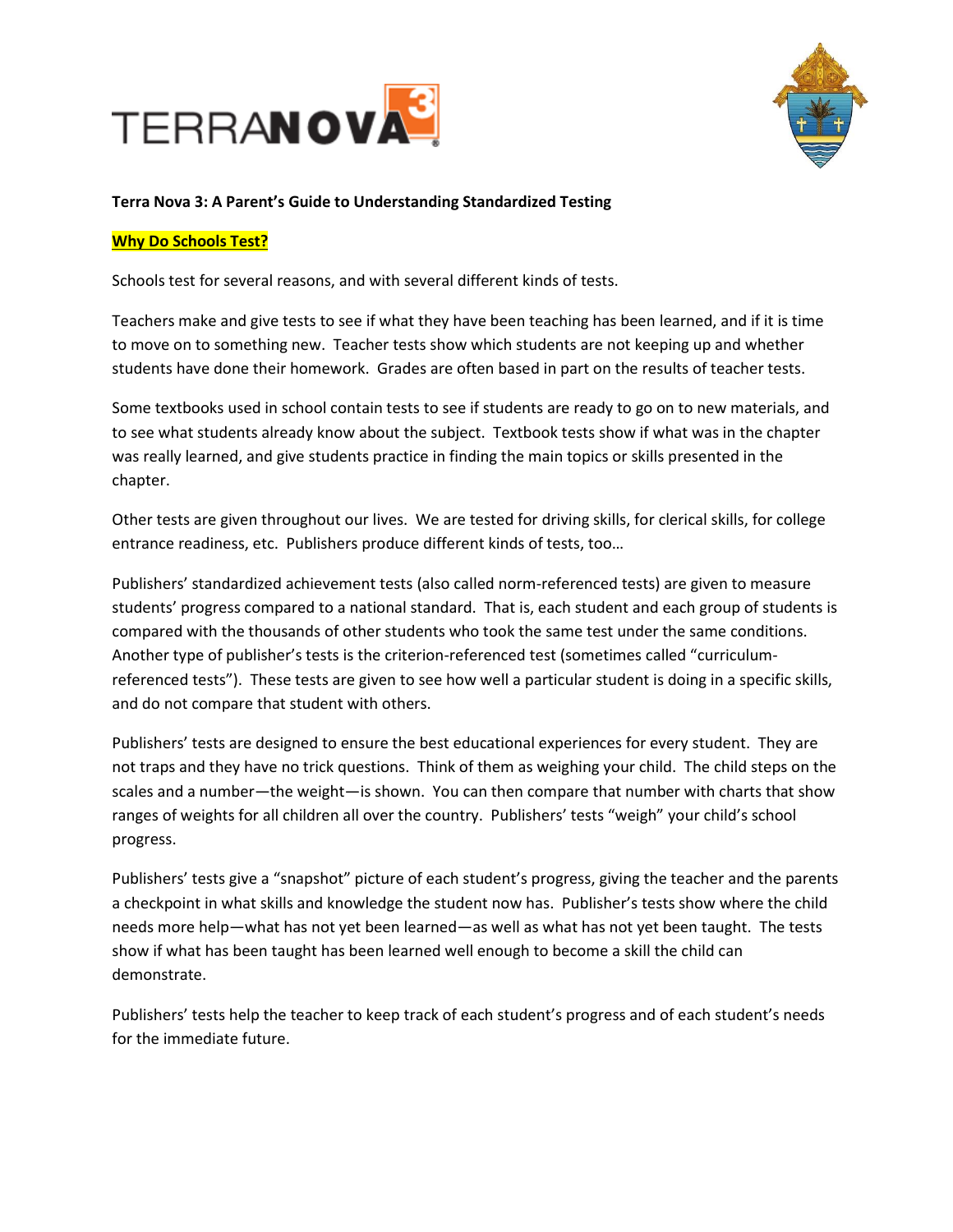#### **How are Test Results Used?**

Publishers' test results are NOT used by the school to give grades, nor to give punishments and rewards to students.

These test results ARE used to help teachers improve instruction in the classroom. They are used to show teachers which students need extra help, and in which particular areas.

Publishers' test results may also be used to help schools decide which students are eligible for special classes. Some government funds are provided to schools based on test results, particularly funds to help children with greater than usual learning needs. In some schools, funds for enrichment classes for mentally gifted children may also be given based on test results.

Publishers' test results are used to show the student's progress or his or her whole school life, not just one or two years. If a child moves to another school, even in another state, the record of that student's test results usually goes along. The new school can then see immediately which class best suits that child. (This is just one of the benefits of taking a nationally standardized test. All students are compared against the same standard.)

It is important to remember that standardized tests are only one measure of your child's progress. Teacher observation and class participation, for example, are equally important ways of keeping track of students' school progress.

## **How to Help Your Child-Before the Test:**

Before the test…the best way to help your child is to be encouraging and supportive all year round, not just at testing time. Make sure your child attends school regularly, eats well-balanced meals, gets enough sleep, and completes all homework assignments.

Provide books and magazines for your child to read at home, and be interested in what the child has to say about them. Be generous with praise for the things your child does well. A child who feels good about himself or herself will always do better than a child who is afraid of failing. Encourage the sort of good work habits that are useful in test taking as well as in other work. These habits include following directions carefully, avoiding careless errors, and looking over their work.

Let your child know that you consider the test important, but try not to be too anxious. Be matter-offact about it; testing is a way of life. Don't lead your child to expect a reward for doing well, nor punishment for doing not so well.

Let your child know that the test is not a trap, but a "snapshot" of what the child has learned so far. Studying at the last minute for the test won't help very much because the tests will cover more schoolwork than can be learned in a few extra hours.